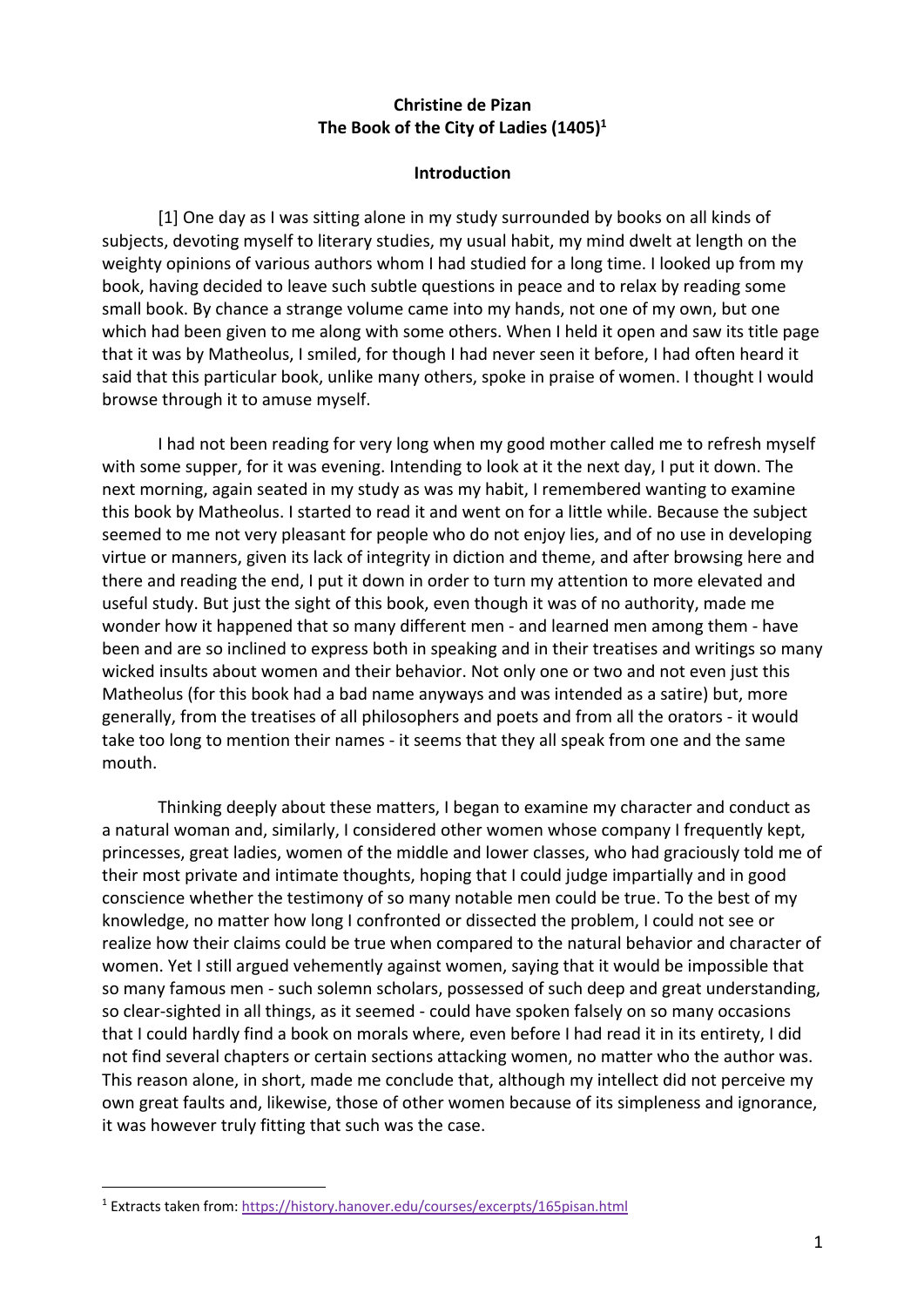And so I relied more on the judgment of others than on what I myself felt and knew. I was so transfixed in this line of thinking for such a long time that it seemed as if I were in a stupor. Like a gushing fountain, a series of authorities, whom I recalled one after another, came to mind, along with their opinions on this topic. And I finally decided that God formed a vile creature when He made woman, and I wondered how such a worthy artisan could have designed to make such an abominable work which, from what they say, is the vessel as well as the refuge and abode of every evil and vice. As I was thinking this, a great unhappiness and sadness welled up in my heart, for I detested myself and the entire feminine sex, as though we were monstrosities in nature and in my lament I spoke these words:

"Oh, God, how can this be? For unless I stray from my faith, I must never doubt that your infinite wisdom and most perfect goodness ever created anything which was not good. Did You yourself not create woman in a very special way and since that time did You not give her all those inclinations which it please You for her to have? And how could it be that You could go wrong in anything? Yet look at all these accusations which have been judged, decided, and concluded against women. I do not know how to understand this repugnance. If it is so, fair Lord God, that in fact so many abominations abound in the female sex, for You Yourself say that the testimony of two or three witnesses lends credence, why shall I not doubt that this is true? Alas, God, why did You not let me be born in the world as a man, so that all my inclinations would be to serve You better, and so that I would not stray in anything and would be as perfect as a man is said to be? But since Your kindness has not been extended to me, then forgive my negligence in Your service, most fair Lord God, and may it not displease You, for the servant who receives fewer gifts from his lord is less obliged in his service."

I spoke these words to God in my lament and a great deal more for a very long time in sad reflections, and in my folly considered myself most unfortunate because God had made me inhabit a female body in this world.

# **The story continues in the form of allegory, as three women (Lady Reason, Lady Rectitude, and Lady Justice) come to instruct Christine and to show her how to build a city for virtuous women. As Lady Reason explains:**

[2] There is another greater and even more special reason for our coming which you will learn from our speeches: in fact we have come to vanquish from the world the same error into which you had fallen, so that from now on, ladies and all valiant women may have a refuge and defense against the various assailants, those ladies who have been abandoned for so long, exposed like a field without a surrounding hedge, without finding a champion to afford them an adequate defense, notwithstanding those noble men who are required by order of law to protect them, who by negligence and apathy have allowed them to be mistreated. It is no wonder then that their jealous enemies, those outrageous villains who have assailed them with various weapons, have been victorious in a war in which women have had no defense.

Where is there a city so strong which could not be taken immediately if no resistance were forthcoming, or the law case, no matter how unjust, which was not won through the obstinance of someone pleading without opposition? And the simple, noble ladies, following the example of suffering god commands, have cheerfully suffered the great attacks which, both in the spoken and the written word, have been wrongfully and sinfully perpetrated against women by men who all the while appealed to God for the right to do so. Now it is time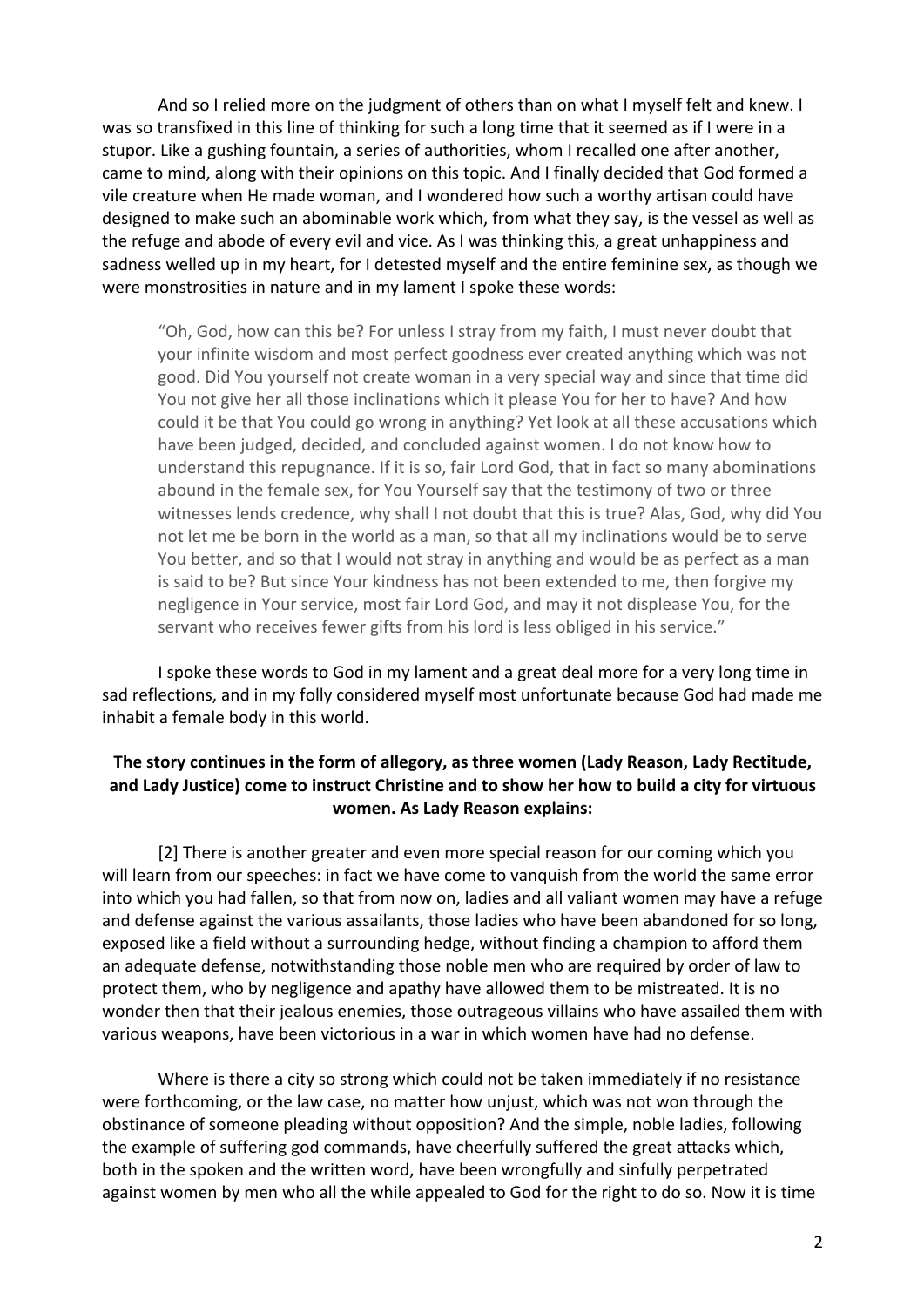for their just cause to be taken from Pharaoh's hands, and for this reason, we three ladies who you see here, moved by pity, have come to you to announce a particular edifice built like a city wall, strongly constructed and well founded, which has been predestined and established by our aid and counsel for you to build, where no one will reside except all ladies of fame and women worthy of praise, for the walls of the city will be closed to those women who lack virtue.

## . . . .

[3] My lady, according to what I understand from you, woman is a most noble creature. But even so, Cicero says that a man should never serve any woman and that he who does so debases himself, for no man should ever serve anyone lower than him." She replied, "The man or the woman in whom resides greater virtue is the higher; neither the loftiness nor the sex, but in the perfection of conduct and virtues. And surely he is happy who serves the Virgin, who is above all the angels." "My lady, one of the Catos -- who was such a great orator-- said, nevertheless, that if this world were without woman, we would converse with the gods." She replied, "You can now see the foolishness of the man who is considered wise, because, thanks to a woman, man reigns with God. And if anyone would say that man was banished because of Lady Eve, I tell you that he gained more through Mary than he lost through Eve when humanity was conjoined to the Godhead, which would never have taken place if Eve's misdeed had not occurred. Thus man and woman should be glad for this sin, through which such an honor has come about. For as low as human nature fell through this creature woman, was human nature lifted higher by this same creature. And as for conversing with the gods, as this Cato has said, if there had been no woman, he spoke truer than he knew, for he was a pagan, and among those of this belief, gods were thought to reside in Hell as well as in Heaven, that is, the devils whom they called the gods of Hell - so that it is no lie that these gods would have conversed with men, if Mary had not lived."

#### **Christine and Lady Reason discuss women's education.**

. . . .

[4] Christine, spoke, "My lady, I realize that women have accomplished many good things and that even if evil women have done evil, it seems to me, nevertheless, that the benefits accrued and still accruing because of good women-particularly the wise and literary ones and those educated in the natural sciences whom I mentioned above-outweigh the evil. Therefore, I am amazed by the opinion of some men who claim that they do not want their daughters, wives, or kinswomen to be educated because their mores would be ruined as a result." She responded, Here you can clearly see that not all opinions of men are based on reason and that these men are wrong. For it must not be presumed that mores necessarily grow worse from knowing the moral sciences, which teach the virtues, indeed, there is not the slightest doubt that moral education amends and ennobles them. How could anyone think or believe that whoever follows good teaching or doctrine is the worse for it? Such an opinion cannot be expressed or maintained…

[5] To speak of more recent times, without searching for examples in ancient history, Giovanni Andrea, a solenm law professor in Bologna not quite sixty years ago, was not of the opinion that it was bad for women to be educated. He had a fair and good daughter, named Novella, who was educated in the law to such an advanced degree that when he was occupied by some task and not at leisure to present his lectures to his students, he would send Novella, his daughter, in his place to lecture to the students from his chair. And to prevent her beauty from distracting the concentration of her audience, she had a little curtain drawn in front of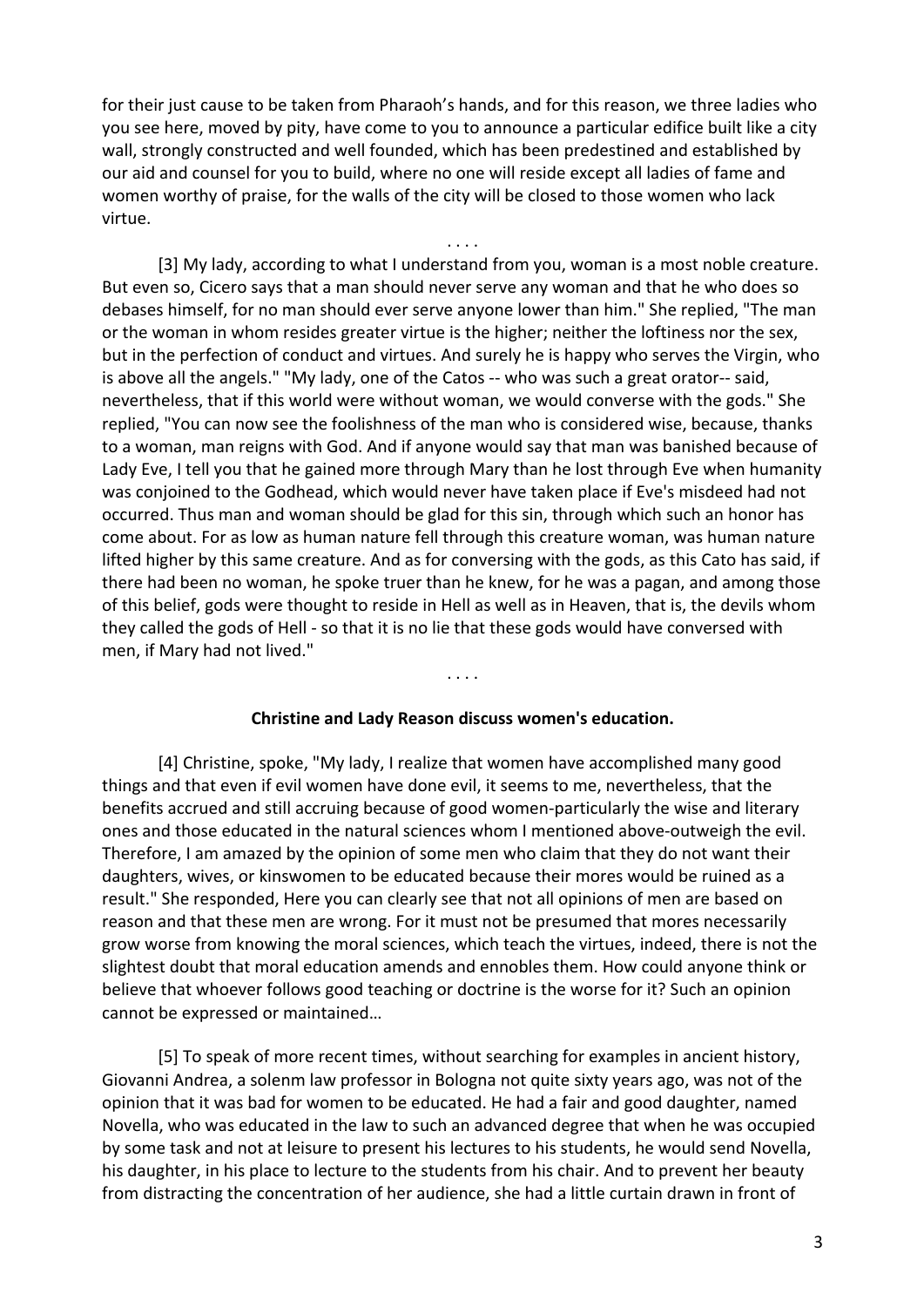her. In this manner she could on occasion supplement and lighten her father's occupation. He loved her so much that, to commemorate her name, he wrote a book of remarkable lectures on the law which he entitled Novella super Decretalium, after his daughter's name.

. . . .

[6] Thus, not all men (and especially the wisest) share the opinion that it is bad for women to be educated. But it is very true that many foolish men have claimed this because it displeased them that women knew more than they did. Your father, who was a great scientist and philosopher, did not believe that women were worth less by knowing science; rather, as you know, he took great pleasure from seeing your inclination to learning. The feminine opinion of your mother, however, who wished to keep you busy with spinning and silly girlishness, following the common custom of women, was the major obstacle to your being more involved in the sciences. But just as the proverb already mentioned above says, No one can take away what Nature has given, 'your mother could not hinder in you the feeling for the sciences which you, through natural inclination, had nevertheless gathered together in little droplets. I am sure that, on account of these things, you do not think you are worth less but rather that you consider it a great treasure for yourself; and you doubtless have reason to. " And Christine, replied to all of this, "Indeed, my lady, what you say is as true as the Lord's Prayer."

### **Lady Reason explains the causes of misogyny.**

[7] Lady Reason explains that some men who blame women do it with good intentions, though good intentions are no excuse for error. Others blame them because of their own vices, others because of the infirmity of their own bodies, others by pure jealousy, others still because they like to slander. Some, finally, eager to show that they have read a lot, take their stand on what they find in books and simply quote familiar authors, repeating what has been said before.

[8] By those who do it because of their own vices I mean those men who dissipated their youth in debauchery and dedicated themselves to promiscuity. The great number of their adventures has made them rogues. Grown old in sin, they spend their time regretting the transgressions of their youth -- the more so since Nature prevents them from slaking their impotent desires. They purge their bile by denigrating women, thinking thus to disgust others from enjoying what they cannot enjoy.

[9] Those motivated by the infirmity of their bodies are cripples with misshapen bodies and crooked limbs. Their minds are malicious and sharp, and they have no other means of vengeance for the misery of their impotence than to blame those [women] who bring gladness to others...

[10] Those who blame women by jealousy are unworthy men who, having known or met many women of greater intelligence or nobler heart than theirs, have conceived bitterness and rancor...

[11] As for those who are scandal-mongers by nature, it is not surprising that they slander women, when they speak ill of everyone. Yet I assure you that every man who takes pleasure in vilifying women has an abject heart, for he acts against Reason and against Nature